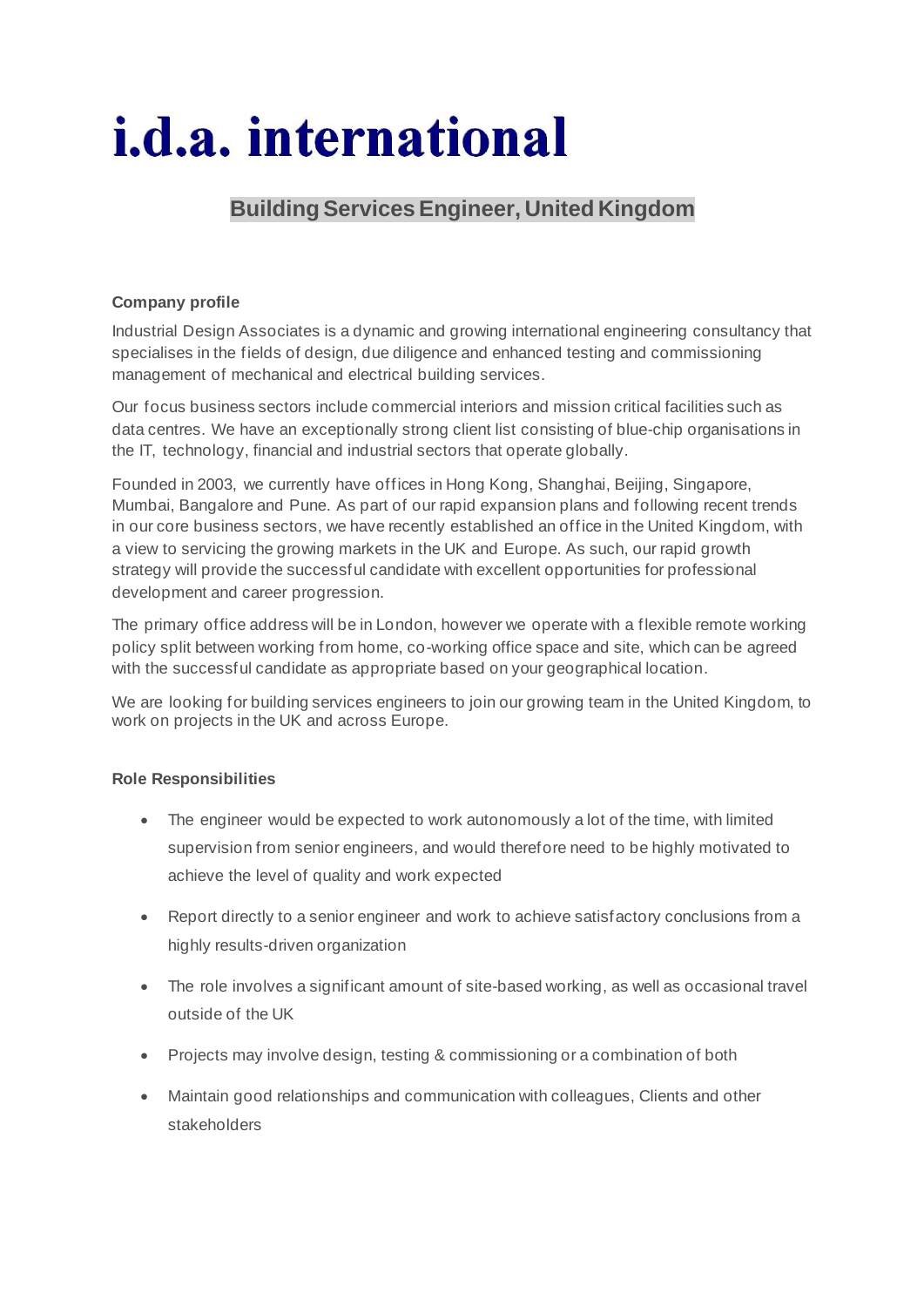• Maintain good technical knowledge of the industry and relevant M&E design and industry standards

#### **Qualifications & Experience**

- Degree Holder in Mechanical, Electrical or Building Services Engineering
- 2-5 years post graduate experience in the field of Building Services, multi-discipline experience will be beneficial but not essential
- A member of a recognised professional institution (CIBSE, IMechE, IET etc) and working towards Chartered status.
- Relevant experience with mission critical facilities such as data centres would be a distinct advantage
- Computer literate and have experience of industry design software such as AutoCAD, Revit, BIM, CFD, AMTECH etc.
- Good people skills and time management skills
- Good verbal and written English communication skills. Additional language skills will be considered as an advantage.
- Our preference is to employ candidates currently based in the UK, however, overseas candidates with the right skills and work experience will be considered.

#### **Job Types: Full-time, Permanent**

#### **Benefits**

- Competitive salary commensurate with experience
- Reward and recognition scheme
- Flexible working arrangements
- Contributory pension scheme
- Professional membership subscriptions
- Tailored career and growth mentoring
- Excellent travel opportunities

#### **Application procedures**

If you meet the descriptions as mentioned above, we would be pleased to hear from you. Candidates with some, but not all, of the above requirements will still be considered. IDA are an